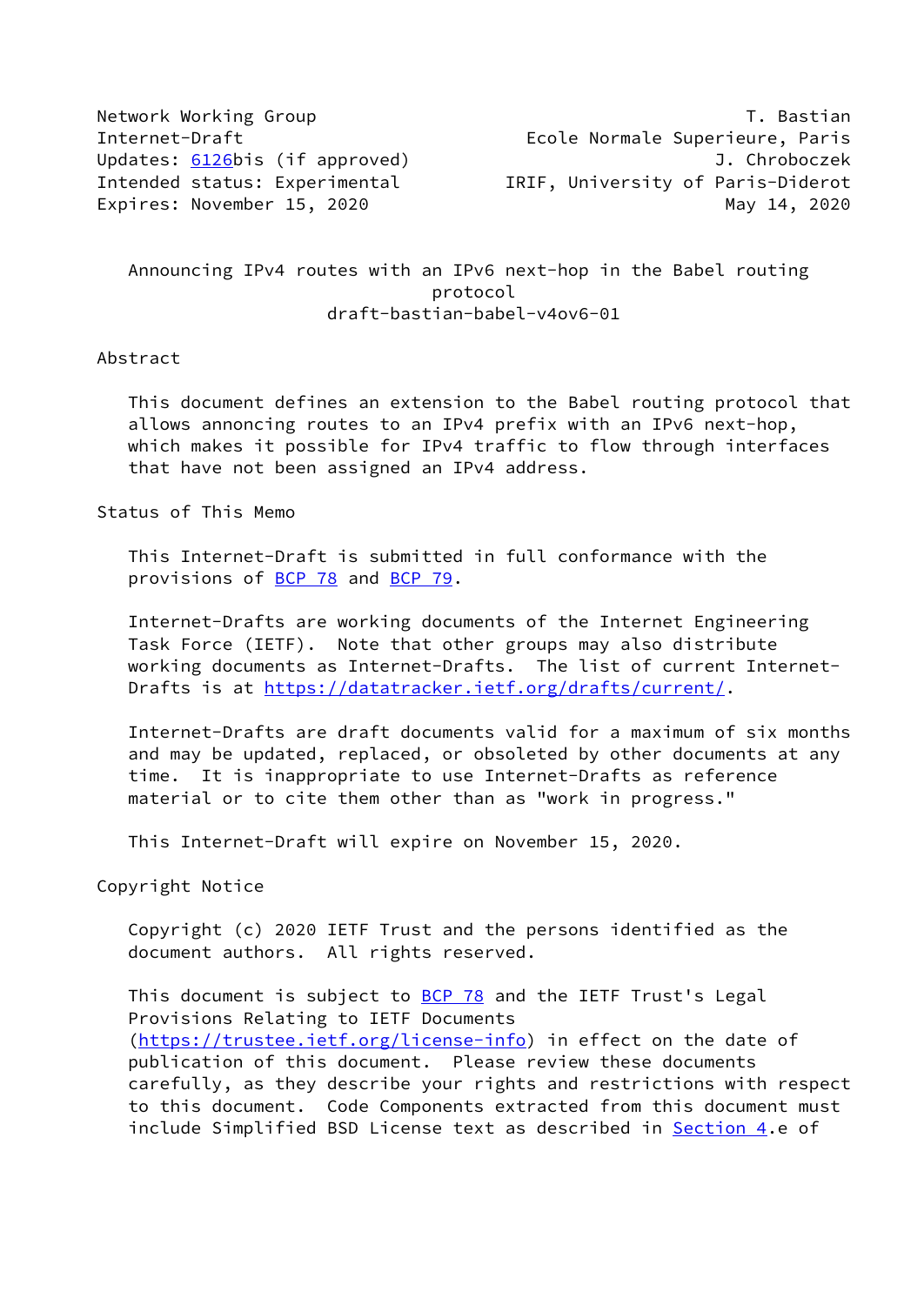```
Internet-Draft IPv4 routes with an IPv6 next-hop May 2020
```
 the Trust Legal Provisions and are provided without warranty as described in the Simplified BSD License.

# Table of Contents

|      |                                     |  |  |  |  |  |  |  |  | $\overline{2}$ |
|------|-------------------------------------|--|--|--|--|--|--|--|--|----------------|
|      |                                     |  |  |  |  |  |  |  |  | $\overline{3}$ |
|      |                                     |  |  |  |  |  |  |  |  | $\overline{3}$ |
| 2.1. | Announcing v4-over-v6 routes        |  |  |  |  |  |  |  |  | $\overline{3}$ |
| 2.2. | Receiving $v4$ -over-v6 routes      |  |  |  |  |  |  |  |  | $\overline{3}$ |
|      | $2.3$ . Prefix and seqno requests   |  |  |  |  |  |  |  |  | $\overline{4}$ |
| 2.4. |                                     |  |  |  |  |  |  |  |  | $\overline{4}$ |
|      |                                     |  |  |  |  |  |  |  |  | $\overline{4}$ |
|      |                                     |  |  |  |  |  |  |  |  | $\overline{5}$ |
|      |                                     |  |  |  |  |  |  |  |  | $\overline{5}$ |
|      | $4.2$ . Changes for existing TLVs   |  |  |  |  |  |  |  |  | $\overline{5}$ |
| 5.   |                                     |  |  |  |  |  |  |  |  | 6              |
| 6.   |                                     |  |  |  |  |  |  |  |  | 6              |
| 7.   |                                     |  |  |  |  |  |  |  |  | $\overline{1}$ |
| 7.1. | Normative References                |  |  |  |  |  |  |  |  | $\overline{1}$ |
|      | <u>7.2</u> . Informative References |  |  |  |  |  |  |  |  | $\overline{1}$ |
|      | Authors' Addresses                  |  |  |  |  |  |  |  |  | $\overline{1}$ |
|      |                                     |  |  |  |  |  |  |  |  |                |

#### <span id="page-1-0"></span>[1](#page-1-0). Introduction

 Traditionally, a routing table maps a network prefix of a given address family to a next-hop address in the same address family. The sole purpose of this next-hop address is to serve as an input to a protocol that will map it to a link-layer address, Neighbour Discovery (ND) [\[RFC4861](https://datatracker.ietf.org/doc/pdf/rfc4861)] in the case of IPv6, Address Resolution (ARP) [[RFC0826](https://datatracker.ietf.org/doc/pdf/rfc0826)] in the case of IPv4. Therefore, there is no reason why the address family of the next hop address should match that of the prefix being announced: an IPv6 next-hop yields a link-layer address that is suitable for forwarding both IPv6 or IPv4 traffic.

 We call a route towards an IPv4 prefix that uses an IPv6 next hop a "v4-over-v6" route. Since an IPv6 next-hop can use a link-local address that is autonomously configured, the use of v4-over-v6 routes enables a mode of operation where the network core has no statically assigned IP addresses of either family, thus significantly reducing the amount of manual configuration.

This document describes an extension that allows the Babel routing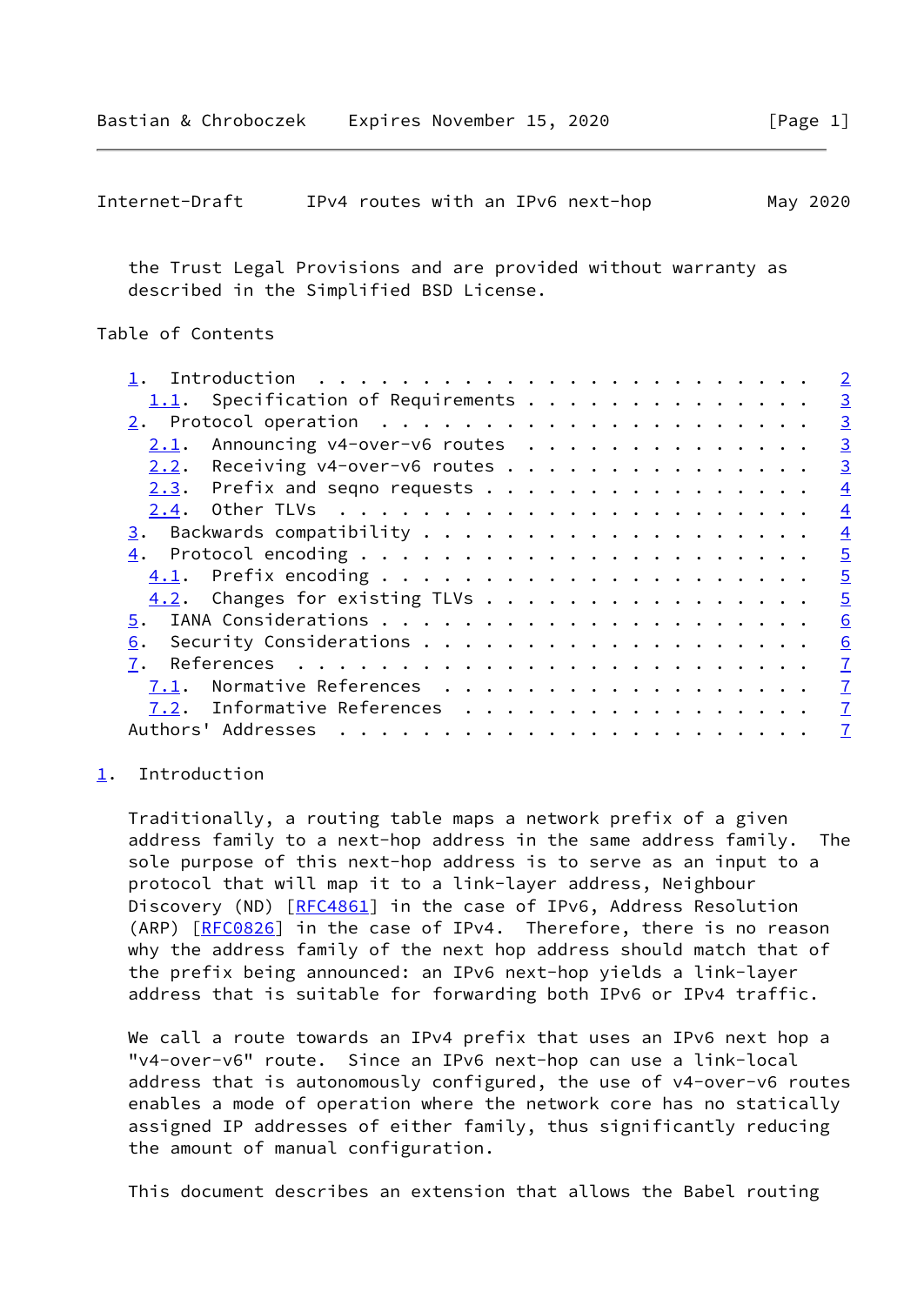protocol [\[RFC6126bis\]](#page-7-1) to announce routes towards IPv6 prefixes with IPv4 next hops. The extension is inspired by a previously defined extension to the BGP protocol [[RFC5549](https://datatracker.ietf.org/doc/pdf/rfc5549)].

Bastian & Chroboczek Expires November 15, 2020 [Page 2]

<span id="page-2-1"></span>Internet-Draft IPv4 routes with an IPv6 next-hop May 2020

#### <span id="page-2-0"></span>[1.1](#page-2-0). Specification of Requirements

 The key words "MUST", "MUST NOT", "REQUIRED", "SHALL", "SHALL NOT", "SHOULD", "SHOULD NOT", "RECOMMENDED", "NOT RECOMMENDED", "MAY", and "OPTIONAL" in this document are to be interpreted as described in [BCP](https://datatracker.ietf.org/doc/pdf/bcp14) [14](https://datatracker.ietf.org/doc/pdf/bcp14) [[RFC2119\]](https://datatracker.ietf.org/doc/pdf/rfc2119) [\[RFC8174](https://datatracker.ietf.org/doc/pdf/rfc8174)] when, and only when, they appear in all capitals, as shown here.

<span id="page-2-2"></span>[2](#page-2-2). Protocol operation

 The Babel protocol fully supports double-stack operation: all data that represent a neighbour address or a network prefix are tagged by an Address Encoding (AE), a small integer that identifies the address family (IPv4 or IPv6) of the address of prefix, and describes how it is encoded. This extension defines a new AE, called v4-over-v6, which has the same format as the existing AE for IPv4 addresses. This new AE is only allowed in TLVs that carry network prefixes: TLVs that carry a neighbour address use the normal encodings for IPv6 addresses.

## <span id="page-2-3"></span>[2.1](#page-2-3). Announcing v4-over-v6 routes

 A Babel node that needs to announce an IPv4 route over an interface that has no assigned IPv4 address MAY make a v4-over-v6 announcement. In order to do so, it first establishes an IPv6 next-hop address in the usual manner (either by sending the Babel packet over IPv6, or by including a Next Hop TLV containing an IPv6 address); it then sends an Update with AE equal to TBD containing the IPv4 prefix being announced.

 If the outgoing interface has been assigned an IPv4 address, then, in the interest of maximising compatibility with existing routers, the sender SHOULD prefer an ordinary IPv4 announcement; even in that case, however, it MAY use a v4-over-v6 announcement. A node SHOULD NOT send both ordinary IPv4 and v4-over-v6 annoucements for the same prefix over a single interface (if the update is sent to a multicast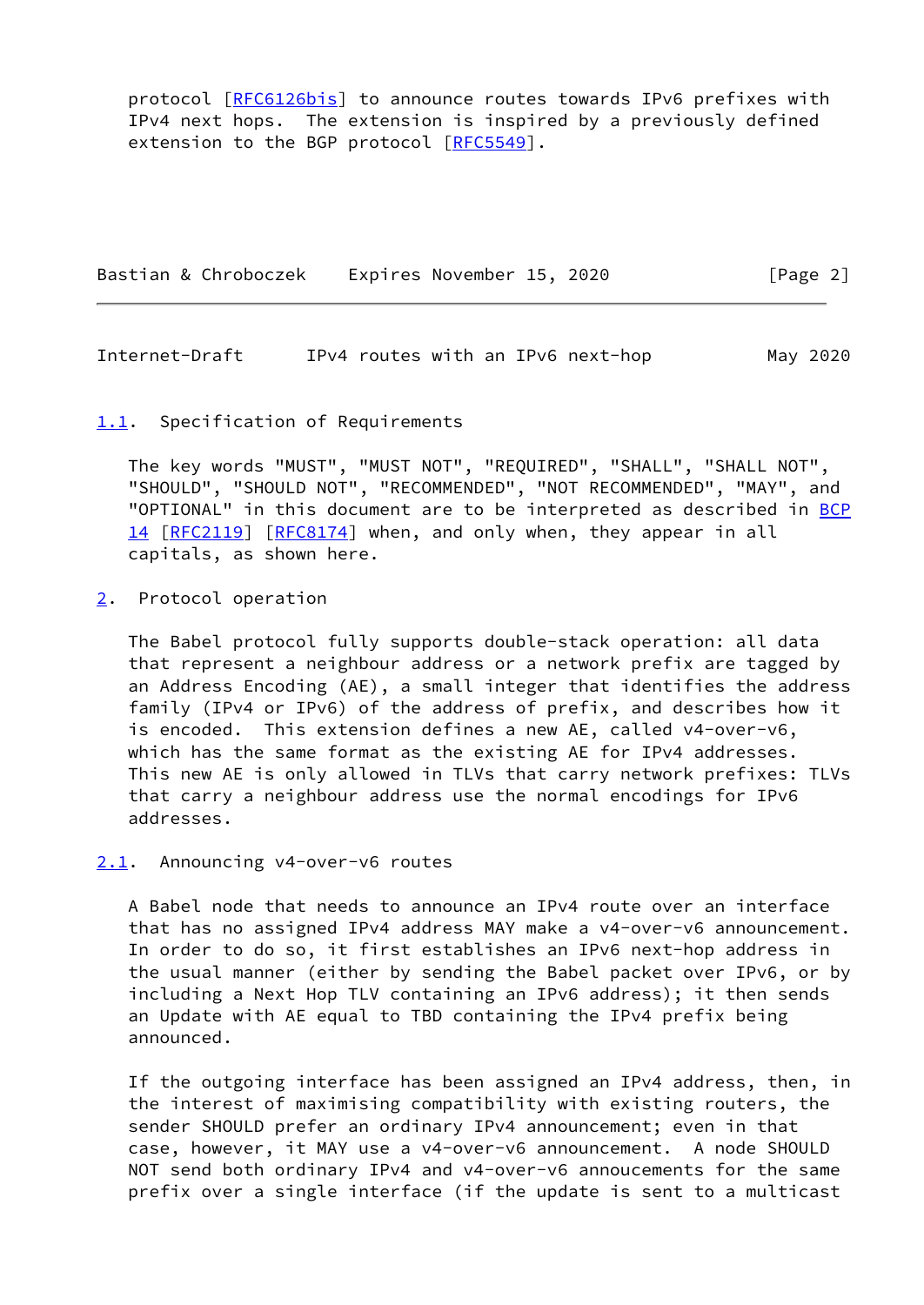address) or to a single neighbour (if sent to a unicast address), since doing that doubles the amount of routing traffic while providing no benefit.

<span id="page-3-0"></span>[2.2](#page-3-0). Receiving v4-over-v6 routes

 Upon reception of an Update TLV with a v4-over-v6 AE, a Babel node computes the IPv6 next-hop, as described in Section 4.6.9 of [\[RFC6126bis\]](#page-7-1). If no IPv6 next-hop exists, then the Update MUST be silently ignored. If an IPv6 next-hop exists, then the node MAY acquire the route being announced, as described in Section 3.5.3 of [\[RFC6126bis\]](#page-7-1); the parameters of the route are as follows:

Bastian & Chroboczek Expires November 15, 2020 [Page 3]

<span id="page-3-2"></span>Internet-Draft IPv4 routes with an IPv6 next-hop May 2020

- o the prefix, plen, router-id, seqno, metric MUST be computed as for an IPv4 route, as described in Section 4.6.9 of [[RFC6126bis\]](#page-7-1);
- o the next-hop MUST be computed as for an IPv6 route, as described in Section 4.6.9 of [\[RFC6126bis](#page-7-1)]: it is taken from the last preceding Next-Hop TLV with an AE field equal to 2 or 3; if no such entry exists, and if the Update TLV has been sent in a Babel packet carried over IPv6, then the next-hop is the network-layer source address of the packet.

 As usual, a node MAY ignore the update, e.g., due to filtering (Appendix C of [\[RFC6126bis](#page-7-1)]). If a node cannot install v4-over-v6 routes, eg., due to hardware or software limitations, then routes to an IPv4 prefix with an IPv6 next-hop MUST NOT be selected, as described in Section 3.5.3 of [[RFC6126bis\]](#page-7-1).

<span id="page-3-1"></span>[2.3](#page-3-1). Prefix and seqno requests

 Prefix and seqno requests are used to request an update for a given prefix. Since they are not related to a specific Next-Hop, there is no semantic difference between ordinary IPv4 and v4-over-v6 requests.

 A node SHOULD NOT send requests of either kind with the AE field being set to TBD (v4-over-v6); instead, it SHOULD request IPv4 updates using requests with the AE field being set to 1 (IPv4).

 When receiving requests, AEs 1 (IPv4) and TBD (v4-over-v6) MUST be treated in the same manner: the receiver processes the request as described in Section 3.8 of [\[RFC6126bis\]](#page-7-1). If an Update is sent, then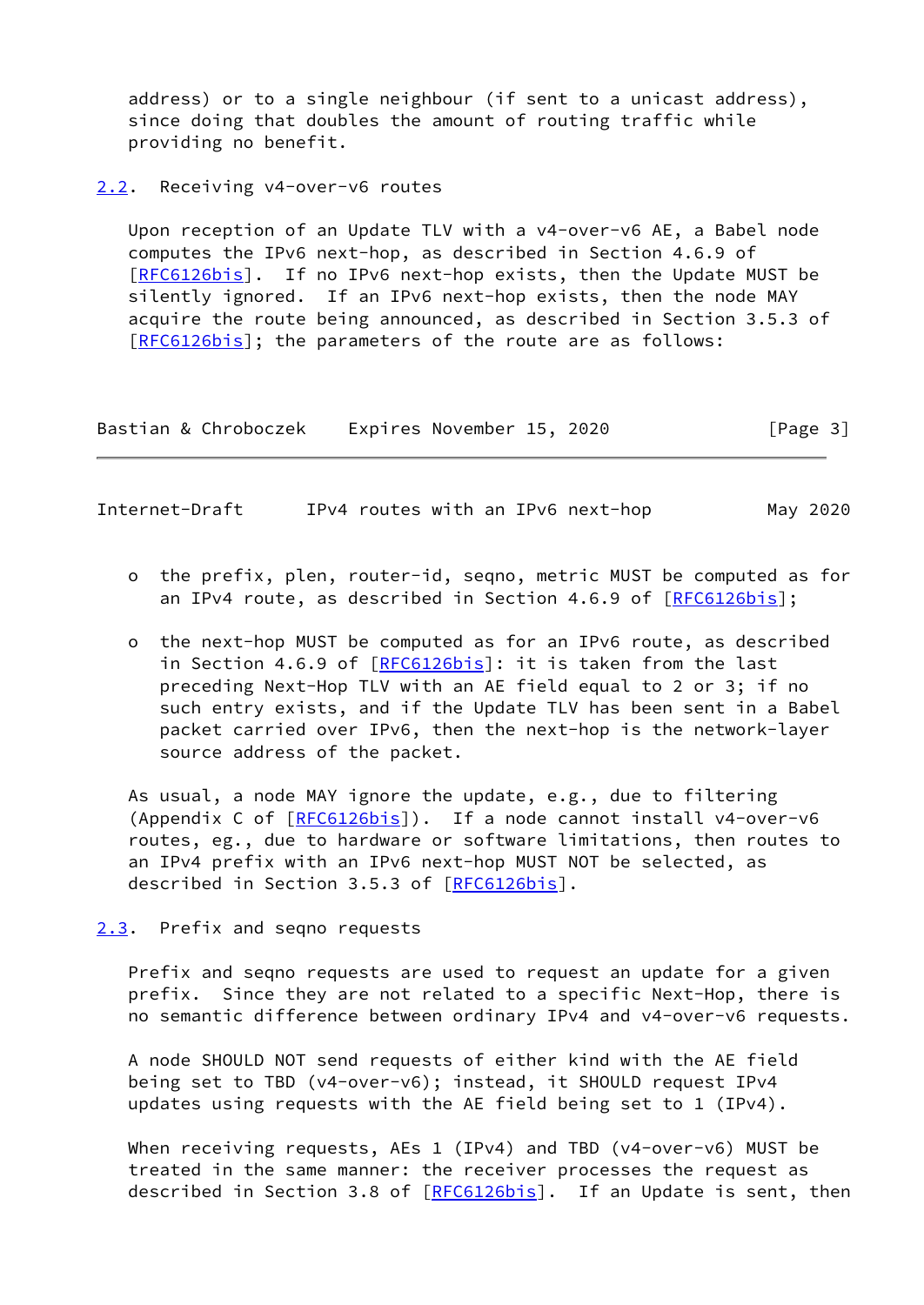it MAY be sent with AE 1 or TBD, as described in [Section 2.1](#page-2-3) above, irrespective of which AE was used in the request.

When receiving a request with AE 0 (wildcard), the receiver SHOULD send a full route dump, as described in Section 3.8.1.1 of [\[RFC6126bis\]](#page-7-1). Any IPv4 routes contained in the route dump MAY use either AE 1 or AE TBD, as described in [Section 2.1](#page-2-3) above.

<span id="page-4-1"></span>[2.4](#page-4-1). Other TLVs

The only other TLV defined by [[RFC6126bis\]](#page-7-1) that carries an AE field is the IHU TLV. IHU TLVs MUST NOT carry the AE TBD (v4-over-v6).

<span id="page-4-2"></span>[3](#page-4-2). Backwards compatibility

This protocol extension adds no new TLVs or sub-TLVs.

 This protocol extension uses a new AE. As discussed in Appendix D of [\[RFC6126bis\]](#page-7-1) and specified in the same document, implementations that

Bastian & Chroboczek Expires November 15, 2020 [Page 4]

<span id="page-4-3"></span>Internet-Draft IPv4 routes with an IPv6 next-hop May 2020

 do not understand the present extension will silently ignore the various TLVs that use this new AE. As a result, incompatible versions will ignore v4-over-v6 routes. They will also ignore requests with AE TBD, which, as stated in [Section 2.3](#page-3-1), are NOT RECOMMENDED.

 Using a new AE introduces a new compression state, used to parse the network prefixes. As this compression state is separate from other AEs' states, it will not interfere with the compression state of unextended nodes.

 This extension reuses the next-hop state from AEs 2 and 3 (IPv6), but makes no changes to the way it is updated, and therefore causes no compatibility issues.

As mentioned in **Section 2.1**, ordinary IPv4 announcements are preferred to v4-over-v6 announcements when the outgoing interface has an assigned IPv4 address; doing otherwise would prevent routers that do not implement this extension from learning the route being announced.

<span id="page-4-0"></span>[4](#page-4-0). Protocol encoding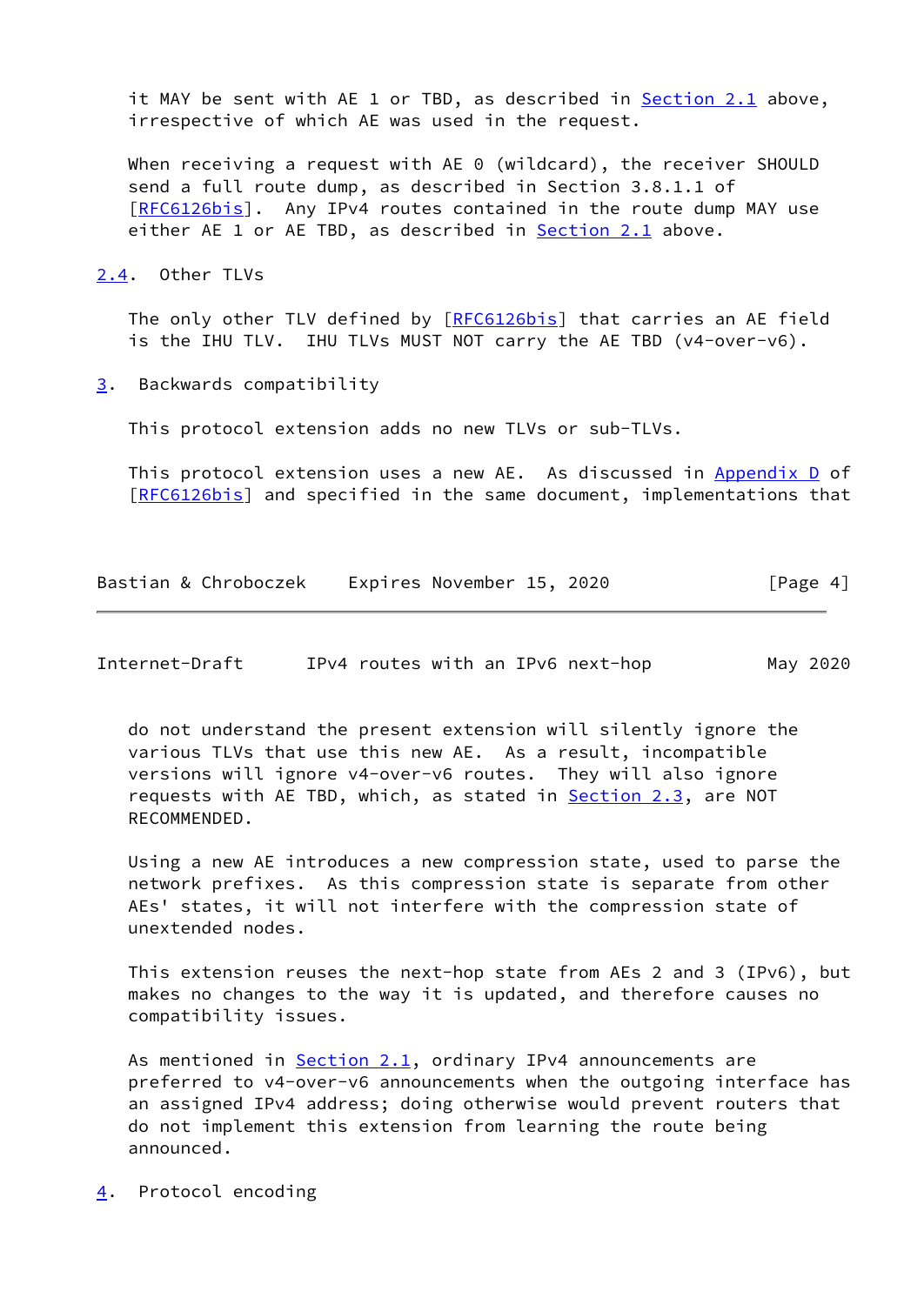This extension defines the v4-over-v6 AE, whose value is TBD. This AE is solely used to tag network prefixes, and MUST NOT be used to tag peers' addresses, eg. in Next-Hop or IHU TLVs.

This extension defines no new TLVs or sub-TLVs.

<span id="page-5-0"></span>[4.1](#page-5-0). Prefix encoding

 Network prefixes tagged with AE TBD MUST be encoded and decoded as prefixes tagged with AE 1 (IPv4), as described in Section 4.3.1 of [\[RFC6126bis\]](#page-7-1).

 A new compression state for AE TBD (v4-over-v6) distinct from that of AE 1 (IPv4) is introduced, and MUST be used for address compression of prefixes tagged with AE TBD, as described in Section 4.6.9 of [\[RFC6126bis\]](#page-7-1)

```
4.2. Changes for existing TLVs
```
The following TLVs MAY be tagged with AE TBD:

- o Update (Type = 8)
- o Route Request (Type = 9)

Bastian & Chroboczek Expires November 15, 2020 [Page 5]

<span id="page-5-2"></span>Internet-Draft IPv4 routes with an IPv6 next-hop May 2020

o Seqno Request (Type = 10)

 As AE TBD is suitable only to tag network prefixes, IHU (Type = 5) and Next-Hop (Type = 7) TLVs MUST NOT be tagged with AE TBD. Such TLVs MUST be silently ignored.

# <span id="page-5-3"></span>[4.2.1](#page-5-3). Update

 An Update (Type = 8) TLV with AE = TBD is constructed as described in Section 4.6.9 of [\[RFC6126bis\]](#page-7-1) for AE 1 (IPv4), with the following specificities:

 o Prefix. The Prefix field is constructed according to the [Section 4.1](#page-5-0) above.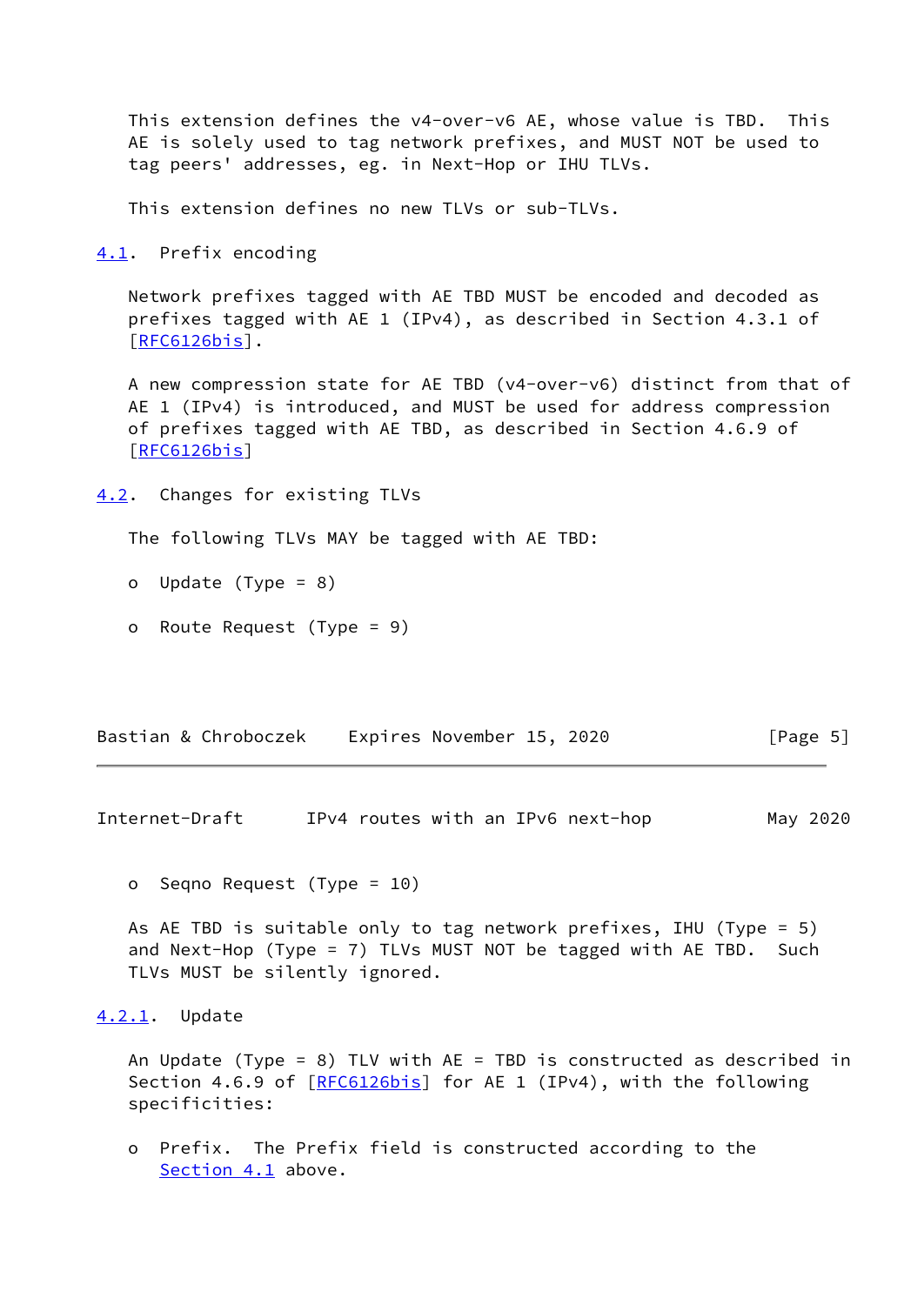- o Next hop. The next hop is determined as described in [Section 2.2](#page-3-0) above.
- <span id="page-6-5"></span>[4.2.2](#page-6-5). Other valid TLVs tagged with AE = TBD

 Any other valid TLV tagged with AE = TBD MUST be constructed and decoded as described in Section 4.6 of [\[RFC6126bis](#page-7-1)]. Network prefixes within MUST be constructed and decoded as described in [Section 4.1](#page-5-0) above.

<span id="page-6-0"></span>[5](#page-6-0). IANA Considerations

 IANA is requested to allocate a value (4 suggested) in the "Babel Address Encodings" registry as follows:

> +-----+------------+-----------------+ | AE | Name | Reference +-----+------------+-----------------+ | TBD | v4-over-v6 | (this document) | +-----+------------+-----------------+

<span id="page-6-1"></span>[6](#page-6-1). Security Considerations

 This extension does not fundamentally change the security properties of the Babel protocol: as described in Section 6 of [\[RFC6126bis\]](#page-7-1), Babel must be protected by a suitable cryptographic mechanism in order to be made secure.

 However, enabling this extension will allow IPv4 traffic to flow through sections of a network that have not been assigned IPv4 addresses, which, in turn, might allow IPv4 traffic to reach areas of the network that were previously inaccessible to such traffic. If this is undesirable, the flow of IPv4 traffic must be restricted by

| Bastian & Chroboczek | Expires November 15, 2020 | [Page 6] |
|----------------------|---------------------------|----------|
|----------------------|---------------------------|----------|

<span id="page-6-3"></span>Internet-Draft 1Pv4 routes with an IPv6 next-hop May 2020

the use of suitable filtering rules (Appendix C of [[RFC6126bis\]](#page-7-1)) together with matching access control rules in the data plane.

<span id="page-6-2"></span>[7](#page-6-2). References

<span id="page-6-4"></span>[7.1](#page-6-4). Normative References

[RFC2119] Bradner, S., "Key words for use in RFCs to Indicate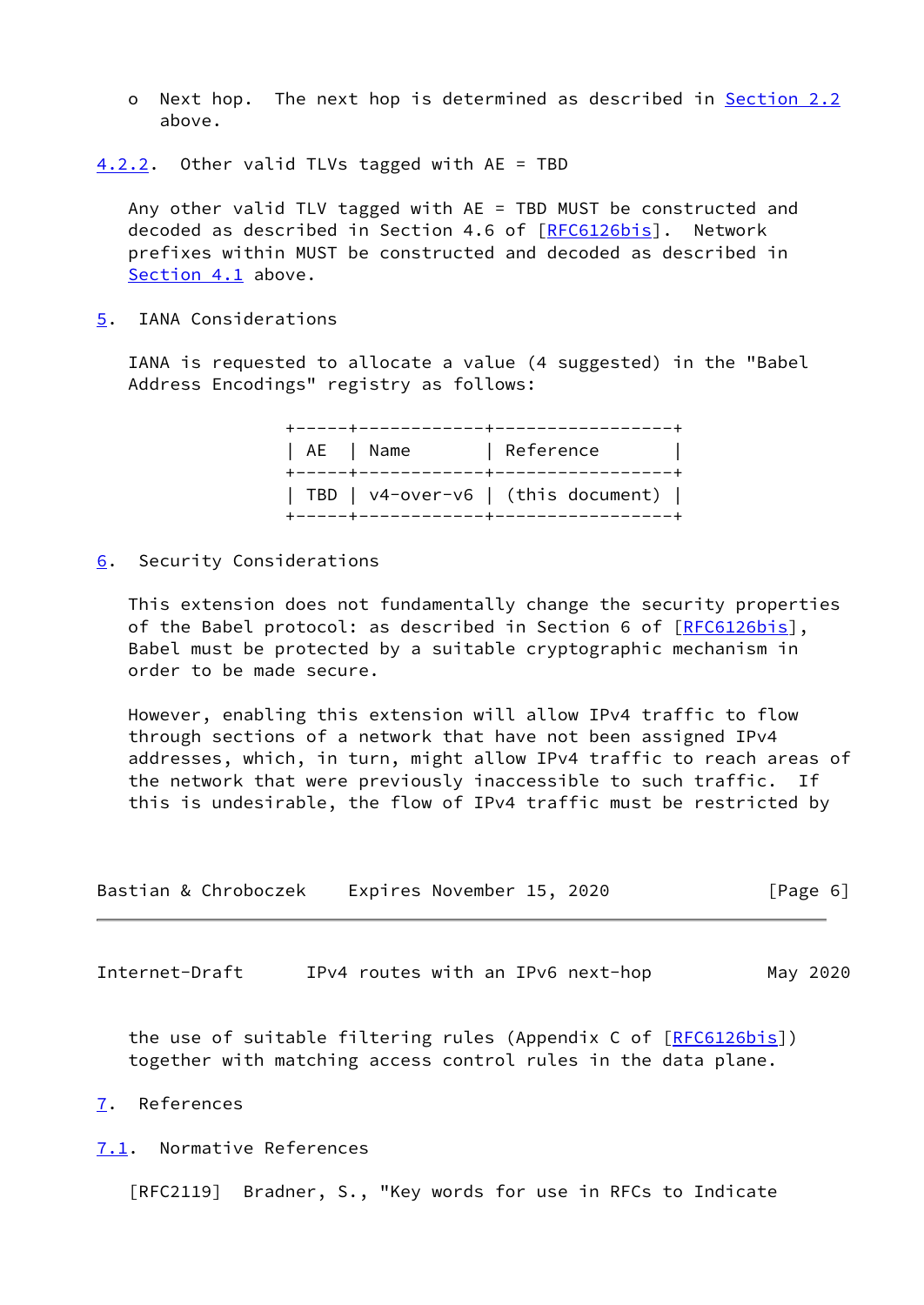Requirement Levels", [BCP 14](https://datatracker.ietf.org/doc/pdf/bcp14), [RFC 2119](https://datatracker.ietf.org/doc/pdf/rfc2119), DOI 10.17487/RFC2119, March 1997.

<span id="page-7-1"></span>[RFC6126bis]

 Chroboczek, J. and D. Schinazi, "The Babel Routing Protocol", [draft-ietf-babel-rfc6126bis-17](https://datatracker.ietf.org/doc/pdf/draft-ietf-babel-rfc6126bis-17) (work in progress), February 2020.

- [RFC8174] Leiba, B., "Ambiguity of Uppercase vs Lowercase in [RFC](https://datatracker.ietf.org/doc/pdf/rfc2119) [2119](https://datatracker.ietf.org/doc/pdf/rfc2119) Key Words", [BCP 14](https://datatracker.ietf.org/doc/pdf/bcp14), [RFC 8174,](https://datatracker.ietf.org/doc/pdf/rfc8174) DOI 10.17487/RFC8174, May 2017.
- <span id="page-7-0"></span>[7.2](#page-7-0). Informative References
	- [RFC0826] Plummer, D., "An Ethernet Address Resolution Protocol: Or Converting Network Protocol Addresses to 48.bit Ethernet Address for Transmission on Ethernet Hardware", STD 37, [RFC 826](https://datatracker.ietf.org/doc/pdf/rfc826), DOI 10.17487/RFC0826, November 1982.
	- [RFC4861] Narten, T., Nordmark, E., Simpson, W., and H. Soliman, "Neighbor Discovery for IP version 6 (IPv6)", [RFC 4861](https://datatracker.ietf.org/doc/pdf/rfc4861), DOI 10.17487/RFC4861, September 2007.
	- [RFC5549] Le Faucheur, F. and E. Rosen, "Advertising IPv4 Network Layer Reachability Information with an IPv6 Next Hop", [RFC 5549,](https://datatracker.ietf.org/doc/pdf/rfc5549) DOI 10.17487/RFC5549, May 2009.

Authors' Addresses

 Theophile Bastian Ecole Normale Superieure, Paris France

Email: theophile.bastian@ens.fr

Bastian & Chroboczek Expires November 15, 2020 [Page 7]

Internet-Draft IPv4 routes with an IPv6 next-hop May 2020

Juliusz Chroboczek